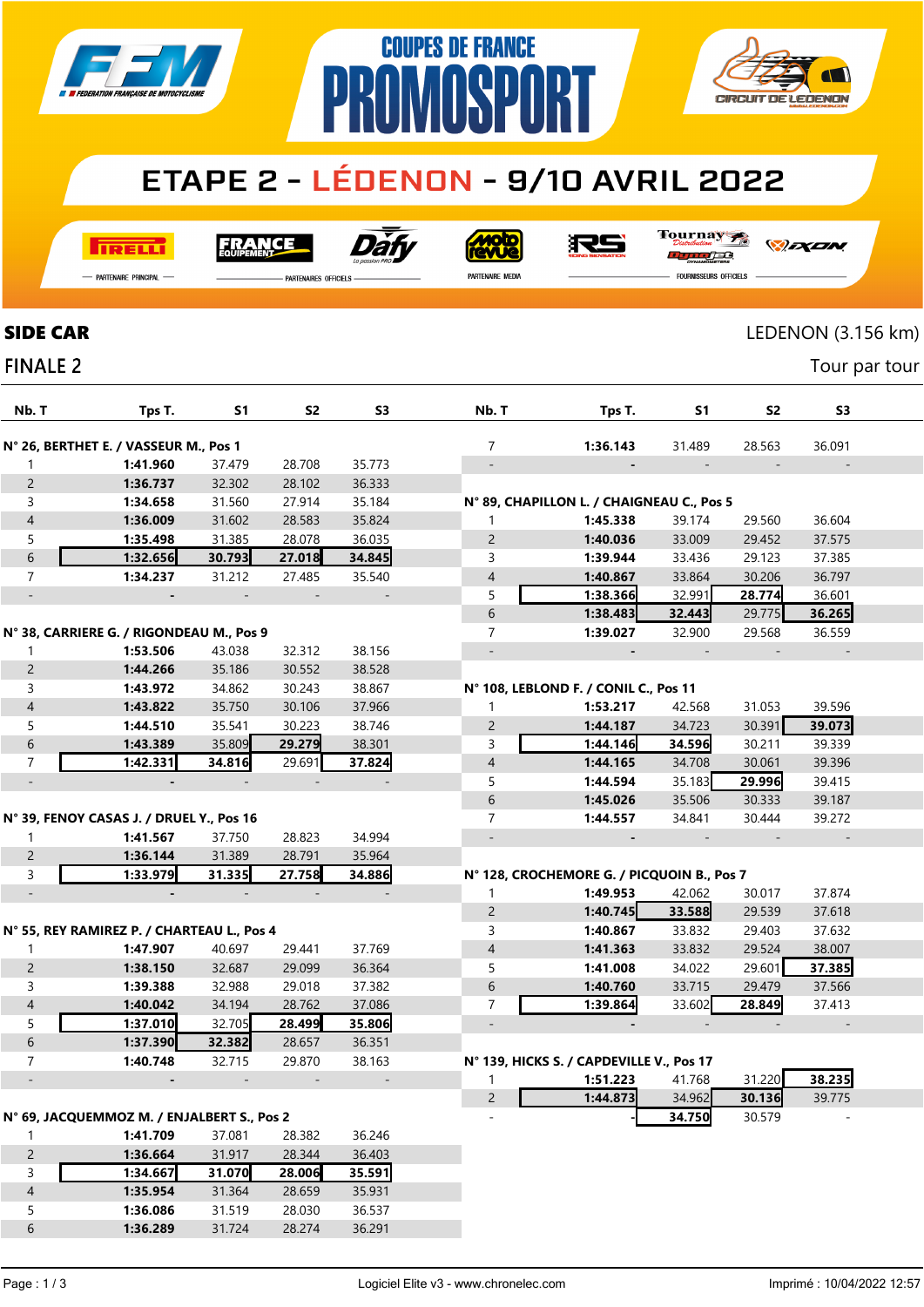

# P



### **ETAPE 2 - LÉDENON - 9/10 AVRIL 2022**

**COUPES DE FRANCE** 

**I तत्वच**र्च

Dài **FRANCE** 

**Moto** 

RS

Tournay

— Partenaire Principal

**FINALE 2** 

PARTENAIRES OFFICIELS

PARTENAIRE MEDIA

*DEXEN* 

n<del>g ng ja</del>t **FOURNISSEURS OFFICIELS** 

#### SIDE CAR LEDENON (3.156 km)

Tour par tour

| Nb. T                    | Tps T.                                           | <b>S1</b> | S <sub>2</sub>               | S3                       | Nb. T                    | Tps T.                                    | <b>S1</b> | S <sub>2</sub> | S <sub>3</sub> |  |
|--------------------------|--------------------------------------------------|-----------|------------------------------|--------------------------|--------------------------|-------------------------------------------|-----------|----------------|----------------|--|
|                          |                                                  |           |                              |                          |                          |                                           |           |                |                |  |
|                          | N° 158, NODELFER Y. / BONNOT D., Pos 8           |           |                              |                          | 3                        | 1:38.888                                  | 32.818    | 29.136         | 36.934         |  |
| 1                        | 1:48.046                                         | 40.395    | 29.633                       | 38.018                   | $\overline{\mathcal{A}}$ | 1:40.499                                  | 34.097    | 28.724         | 37.678         |  |
| $\overline{c}$           | 1:41.137                                         | 33.787    | 29.308                       | 38.042                   | 5                        | 1:40.667                                  | 34.047    | 28.974         | 37.646         |  |
| $\mathsf{3}$             | 1:40.818                                         | 33.538    | 29.349                       | 37.931                   | $\boldsymbol{6}$         | 1:40.984                                  | 34.313    | 29.151         | 37.520         |  |
| $\overline{a}$           | 1:42.504                                         | 34.609    | 29.457                       | 38.438                   | 7                        | 1:41.530                                  | 34.290    | 29.320         | 37.920         |  |
| 5                        | 1:40.568                                         | 33.873    | 29.154                       | 37.541                   |                          |                                           |           |                |                |  |
| $\,$ 6 $\,$              | 1:41.317                                         | 33.912    | 29.810                       | 37.595                   |                          |                                           |           |                |                |  |
| $\overline{7}$           | 1:40.873                                         | 34.188    | 28.830                       | 37.855                   |                          | N° 529, DESCOURS D. / DESCOURS L., Pos 14 |           |                |                |  |
|                          |                                                  |           |                              | $\overline{\phantom{a}}$ | 1                        | 1:47.463                                  | 40.077    | 29.670         | 37.716         |  |
|                          |                                                  |           |                              |                          | $\overline{c}$           | 1:41.190                                  | 33.900    | 29.560         | 37.730         |  |
|                          | N° 163, MICHON J.B / MUGNOT C., Pos 10           |           |                              |                          | 3                        | 1:40.073                                  | 33.300    | 29.221         | 37.552         |  |
| 1                        | 1:51.958                                         | 42.595    | 30.540                       | 38.823                   | $\overline{\mathcal{A}}$ | 1:40.356                                  | 33.248    | 29.437         | 37.671         |  |
| $\overline{c}$           | 1:44.851                                         | 34.352    | 31.036                       | 39.463                   | 5                        | 1:40.740                                  | 33.510    | 29.688         | 37.542         |  |
| $\mathsf{3}$             | 1:42.849                                         | 34.297    | 30.221                       | 38.331                   | $\,$ 6 $\,$              | 1:41.588                                  | 33.608    | 29.972         | 38.008         |  |
| $\overline{4}$           | 1:43.885                                         | 35.081    | 30.043                       | 38.761                   | 7                        | 1:40.830                                  | 33.711    | 29.473         | 37.646         |  |
| 5                        | 1:43.265                                         | 34.987    | 29.912                       | 38.366                   |                          |                                           | 33.977    | 29.881         |                |  |
| $\,$ 6 $\,$              | 1:45.121                                         | 36.102    | 29.965                       | 39.054                   |                          |                                           |           |                |                |  |
| $\overline{7}$           | 1:44.110                                         | 35.335    | 29.796                       | 38.979                   |                          | N° 588, CHANAL C. / LAVOREL O., Pos 15    |           |                |                |  |
|                          |                                                  |           |                              | $\overline{\phantom{a}}$ | 1                        | 1:51.681                                  | 43.698    | 30.272         | 37.711         |  |
|                          |                                                  |           |                              |                          | $\overline{c}$           | 1:37.056                                  | 31.961    | 27.850         | 37.245         |  |
|                          | N° 259, MASSACRIER T. / LAFON P., Pos 3          |           |                              |                          | 3                        | 1:36.601                                  | 32.091    | 27.841         | 36.669         |  |
| $\mathbf{1}$             | 1:42.773                                         | 38.869    | 28.140                       | 35.764                   | $\overline{\mathcal{A}}$ | Pit In                                    | 32.192    | 28.611         | 33.636         |  |
| $\overline{c}$           | 1:36.293                                         | 32.001    | 28.101                       | 36.191                   | 5                        | 5:15.855                                  | 4:10.456  | 28.367         | 37.032         |  |
| $\mathsf{3}$             | 1:36.416                                         | 32.130    | 27.755                       | 36.531                   |                          |                                           |           |                |                |  |
| $\overline{4}$           | 1:38.218                                         | 33.212    | 28.345                       | 36.661                   |                          |                                           |           |                |                |  |
| 5                        | 1:37.461                                         | 33.013    | 28.196                       | 36.252                   |                          |                                           |           |                |                |  |
| $\,$ 6 $\,$              | 1:37.574                                         | 32.888    | 28.330                       | 36.356                   |                          |                                           |           |                |                |  |
| $\overline{7}$           | 1:38.526                                         | 33.434    | 28.452                       | 36.640                   |                          |                                           |           |                |                |  |
|                          |                                                  |           |                              |                          |                          |                                           |           |                |                |  |
|                          |                                                  |           |                              |                          |                          |                                           |           |                |                |  |
|                          | N° 284, DOUANE CHAZELLE C. / INNOCENT S., Pos 12 |           |                              |                          |                          |                                           |           |                |                |  |
| 1                        | 1:54.990                                         | 43.556    | 31.987                       | 39.447                   |                          |                                           |           |                |                |  |
| $\overline{2}$           | 1:45.069                                         | 35.477    | 30.449                       | 39.143                   |                          |                                           |           |                |                |  |
| $\mathsf{3}$             | 1:45.221                                         | 35.275    | 30.708                       | 39.238                   |                          |                                           |           |                |                |  |
| $\overline{\mathcal{L}}$ | 1:44.588                                         | 35.228    | 30.090                       | 39.270                   |                          |                                           |           |                |                |  |
| 5                        | 1:45.398                                         | 35.752    | 30.270                       | 39.376                   |                          |                                           |           |                |                |  |
| $\,$ 6 $\,$              | 1:45.206                                         | 35.688    | 30.326                       | 39.192                   |                          |                                           |           |                |                |  |
| $\overline{7}$           | 1:44.668                                         | 35.083    | 30.313                       | 39.272                   |                          |                                           |           |                |                |  |
| $\qquad \qquad -$        | $\blacksquare$                                   |           | $\qquad \qquad \blacksquare$ | $\blacksquare$           |                          |                                           |           |                |                |  |
|                          |                                                  |           |                              |                          |                          |                                           |           |                |                |  |
|                          | N° 526, CROCHET A. / PACHOUD J., Pos 6           |           |                              |                          |                          |                                           |           |                |                |  |